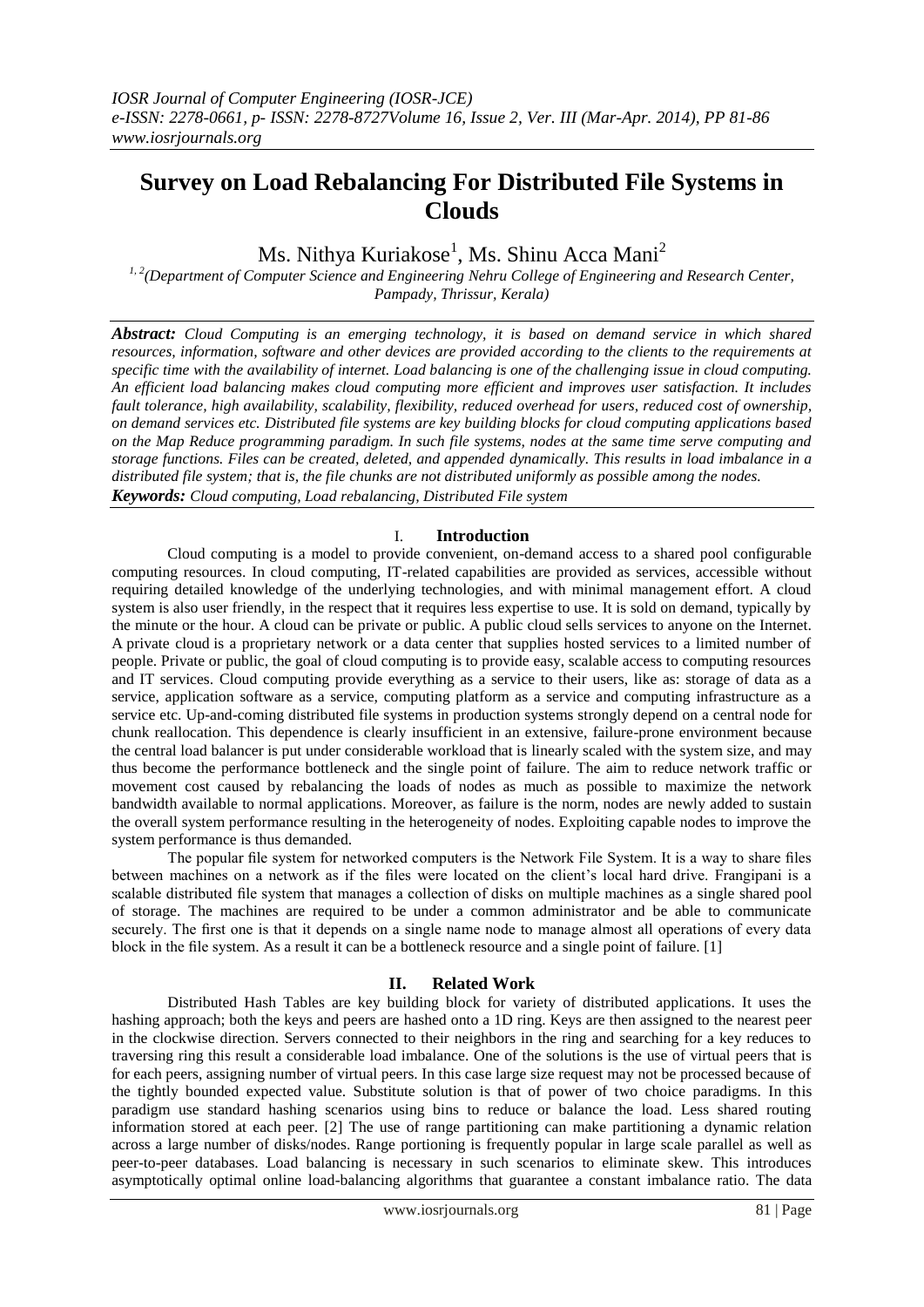movement cost per tuple insert or delete is constant, and was shown to be close to 1 in experiments. Advantages are Decentralized System, Automatically performs all operations, Avoid Data Skew. One of the disadvantages is that it take too much of time to complete the task. [3] Antony Rowstron et al presents the design and evaluation of Pastry, a scalable, distributed object location and routing scheme for wide-area peer-to-peer applications. Pastry performs application level routing and object location in a potentially very large overlay network of nodes connected via the Internet. In application level routing, different applications will have different requirements according to that routing is performed. For example video conferencing requires high requirements, if any one use this path the requirement will decreases and hence leads to complete no sharing of path. In the case of low requirement application such as email and text messages gives a busy path. According to the requirement application the routing is performed. It can be used to support a wide range of peer-to-peer applications like global data storage, global data sharing, and naming. Advantages are Decentralized System, Automatically performs all operations and one of the disadvantages is that Every time lookup operation is needed. [4]

David R. Karger et al have given several provably efficient load balancing protocols for distributed data storage in P2P systems. Algorithms are simple, and easy to implement, so an obvious next research step should be a practical evaluation of these schemes. In addition, several concrete open problems follow from our work. First, it might be possible to further improve the consistent hashing scheme. It uses the hashing approach; both the keys and peers are hashed onto a one dimensional ring. Keys are then assigned to the nearest peer in the clockwise direction. Servers connected to their neighbors in the ring and searching for a key reduces to traversing ring this result a considerable load imbalance. One of the solutions is the use of virtual peers that is for each peers, assigning number of virtual peers. In this case large size request may not be processed because of the tightly bounded expected value. Second, our range search data structure does not easily generalize to more than one order. For example when storing music files, one might want to index them by both artist and song title, allowing lookups according to two orderings. It provides efficient load balancing but hard to achieve. [5] Jeffrey Dean et al introduce the MapReduce programming model has been successfully used at Google for many different purposes. Attribute this success to several reasons. First, the model is easy to use, even for programmers without experience with parallel and distributed systems, since it hides the details of parallelization, fault-tolerance, locality optimization, and load balancing. Second, a large variety of problems are easily expressible as MapReduce computations. MapReduce is the programming model and associated implementation for processing and generating large data sets. Users specify a map function that processes a key-value pair to generate a set of intermediate key-value pairs and reduce function that merges all intermediate value associated with the same intermediate key [6]. It has been emerging as a popular paradigm for data intensive computing in clustered environment such as enterprise data centers and cloud which solves parallel problems using large number of computers collectively called as cluster. Advantages are highly scalable, Can compute large data set, but it is Expensive, More time to compute the reducing functions.

The different qualitative metrics or parameters that are considered important for load balancing in cloudcomputing [10] are Throughput, Associated overhead, Fault tolerant, Migration time, Response time, Resource utilization, Scalability, and Performance. The major concerns of cloud computing that is Load balancing. The goal of load balancing is to increase client satisfaction and maximize resource utilization and substantially increase the performance of the cloud system thereby reducing the energy consumed and the carbon emission rate. Also the purpose of load balancing is to make every processor or machine perform the same amount of work throughout which helps in increasing the throughput, minimizing the response time and reducing the number of job rejection. Comparisons of papers are shown in the table 1 bellow.

| <b>Section</b>                      | <b>Method</b>             | <b>Advantages</b>                  | <b>Disadvantages</b> |
|-------------------------------------|---------------------------|------------------------------------|----------------------|
| distributed<br>Scalable,<br>Pastry: |                           | Decentralized System Automatically | Every time lookup    |
| object location and routing for     | Distributed<br>File       | performs all operations            | operation is         |
| large-scale P2P systems             | System                    |                                    | needed               |
| Online Balancing of<br>Range-       |                           | Decentralized System               | Take too much of     |
| Partitioned<br>Data<br>with         | <b>Range Partitioning</b> | Automatically performs all         | time to complete     |
| Applications to P2P                 |                           | operations Avoid Data Skew         | the task             |
| Efficient<br>Load<br>Simple         |                           |                                    |                      |
| Balancing Algorithms for P2P        | Hashing scheme and        | Provide efficient load balancing   | Difficult to         |
| <b>Systems</b>                      | Range Search DS           |                                    | achieve              |
| Simple Load Balancing for DHT       |                           |                                    |                      |
|                                     | Power of two choice       | Can take more number of keys       | Less shared          |
|                                     |                           |                                    | routing              |
|                                     |                           |                                    | information          |
| Simplified<br>MapReduce:<br>Data    | MapReduce                 | Highly scalable                    | Expensive            |
| Processing on Large Clusters        | Programming model         | Can compute large data set         | More time to         |
|                                     |                           |                                    | compute the          |
|                                     |                           |                                    | reducing             |
|                                     |                           |                                    | function             |

| Table 1: Comparison table |  |
|---------------------------|--|
|---------------------------|--|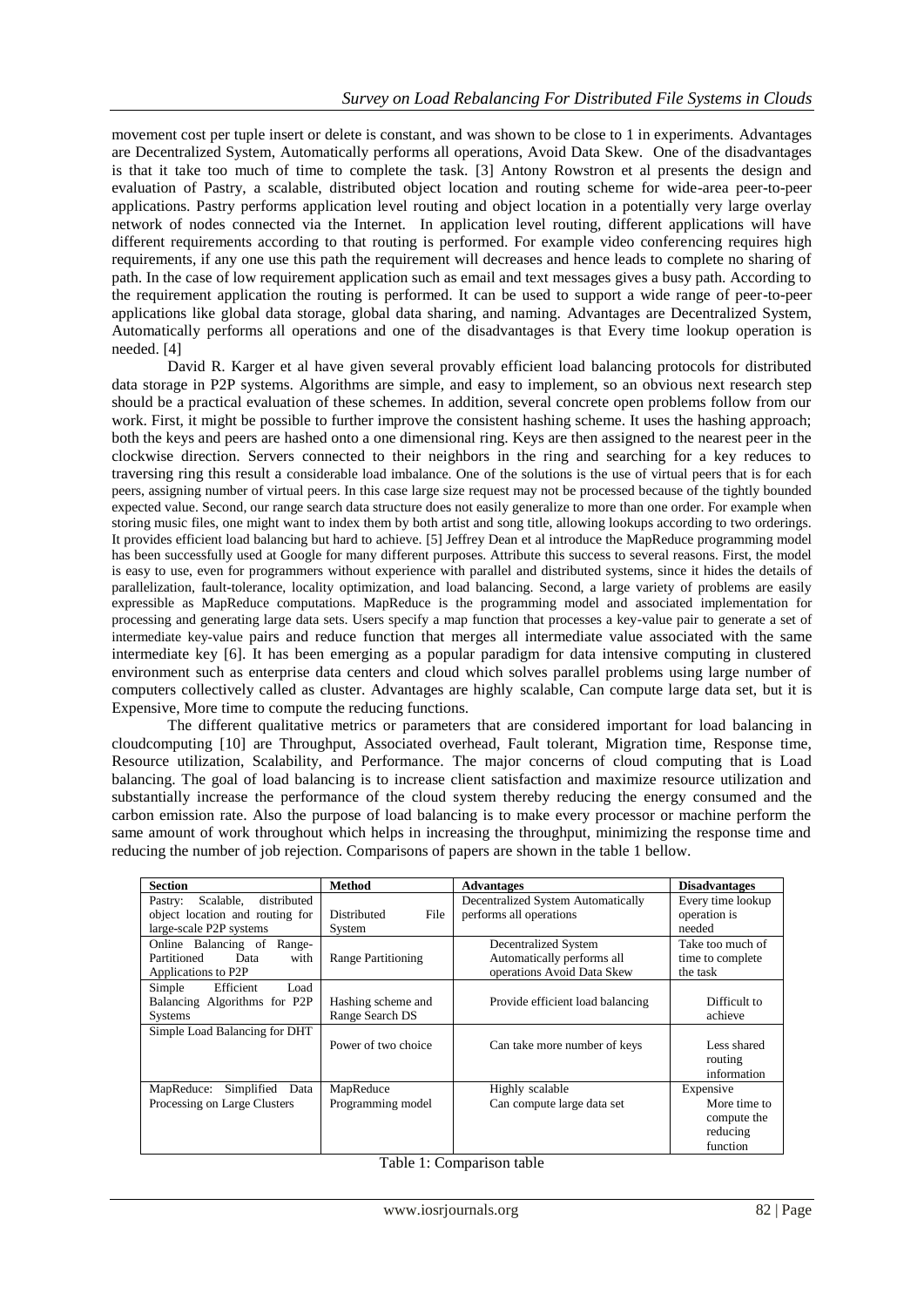### **III. Load Rebalancing**

Load balancing is the process of distributing the load among various nodes of a distributed system to improve both resource utilization and job response time while also avoiding a situation where some of the nodes are heavily loaded while other nodes are idle or doing very little work. Load balancing ensures that all the processor in the system or every node in the network does approximately the equal amount of work at any instant of time. This technique can be sender initiated, receiver initiated or symmetric type. The objective is to develop an effective load balancing algorithm using divisible load scheduling theorem to maximize or minimize different performance parameters for the clouds of different sizes. It is a process of reassigning the total load to the individual nodes of the collective system to make resource utilization effective and to improve the response time of the job, simultaneously removing a condition in which some of the nodes are over loaded while some others are under loaded. A load balancing algorithm which is dynamic in nature does not consider the previous state or behavior of the system, that is, it depends on the present behavior of the system. The important things to consider while developing such algorithm are : estimation of load, comparison of load, stability of different system, performance of system, interaction between the nodes, nature of work to be transferred, selecting of nodes and many other ones.

Load rebalancing eliminates the dependence on central nodes. The storage nodes are structured as a network based on distributed hash tables (DHT). DHTs enable nodes to self-organize and repair while constantly offering lookup functionality in node dynamism, simplifying the system provision and management. The algorithm is compared against a centralized approach in a production system and a competing distributed solution presented in the literature. The simulation results indicate that although each node performs our load rebalancing algorithm independently without acquiring global knowledge. Specifically, in this study, suggest offloading the load rebalancing task to storage nodes by having the storage nodes balance their loads spontaneously. This eliminates the dependence on central nodes. The storage nodes are structured as a network based on distributed hash tables discovering a file chunk can simply refer to rapid key lookup in DHTs, given that a unique handle is assigned to each file chunk. DHTs enable nodes to self-organize and repair while constantly offering lookup functionality in node dynamism, simplifying the system provision and management. It includes chunk creation, DHT formulation, Load balancing algorithm, Replica Management. [7][8][9][11][12]

**A. Chunk creation:** A file is partitioned into a number of chunks allocated in distinct nodes so that Map Reduce Tasks can be performed in parallel over the nodes. The load of a node is typically proportional to the number of file chunks the node possesses. Because the files in a cloud can be arbitrarily created, deleted, and appended, and nodes can be upgraded, replaced and added in the file system, the file chunks are not distributed as uniformly as possible among the nodes. Objective is to allocate the chunks of files as uniformly as possible among the nodes such that no node manages an excessive number of chunks.



**Fig 1: Chunk Creation Module**

**B. DHT formulation:** The storage nodes are structured as a network based on DHTs, e.g., discovering a file chunk can simply refer to rapid key lookup in DHTs, given that a unique handle is assigned to each file chunk. DHTs enable nodes to self-organize and Repair while constantly offering lookup functionality in node dynamism, simplifying the system provision and management. The chunk servers in our proposal are organized as a DHT network. Typical DHTs guarantee that if a node leaves, then its locally hosted chunks are reliably migrated to its successor; if a node joins, then it allocates the chunks whose IDs immediately precede the joining node from its successor to manage.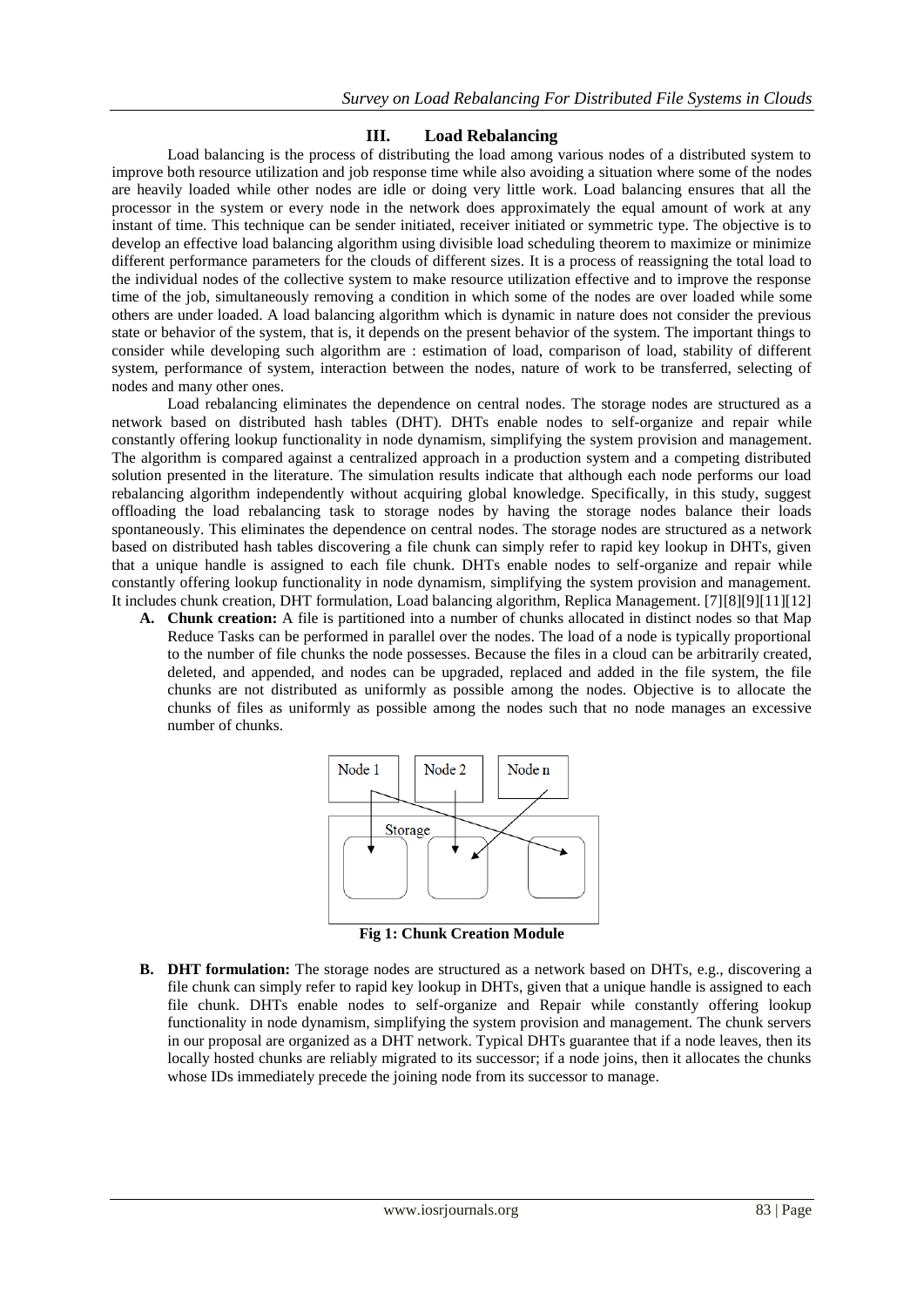

**C. Load balancing algorithm**: Each chunk server node I first estimate whether it is under loaded or overloaded without global knowledge. A node is light if the number of chunks it hosts is smaller than the threshold. Load statuses of a sample of randomly selected nodes. Specifically, each node contacts a number of randomly selected nodes in the system and builds a vector denoted by V. A vector consists of entries, and each entry contains the ID, network address and load status of a randomly selected node.



Fig 3: Load Balancing Module

**D. Replica Management:** In distributed file systems, a constant number of replicas for each file chunk are maintained in distinct nodes to improve file availability with respect to node failures and departures. Our current load balancing algorithm does not treat replicas distinctly. It is unlikely that two or more replicas are placed in an identical node because of the random nature of our load rebalancing algorithm.



Fig 4: Replica Management Module

# **IV. Load Balancing Algorithm**

- 1. Initialize server and its sub-servers
- 2. Establish connection between sub-server and servers using the IP or Port number.
- 3. Upload File to server that should be shared.<br>4. Split the file into multiple chunks
- Split the file into multiple chunks
- 5. Calculate the each sub server memory
- 6. Divide the total chunks value by total number of sub-servers
- 7. Upload each chunk into sub servers based on its memory capacity
- 8. If Capacity is less then transfer the excess chunks into next sub-servers
- 9. Each chunk will be appended with a index value.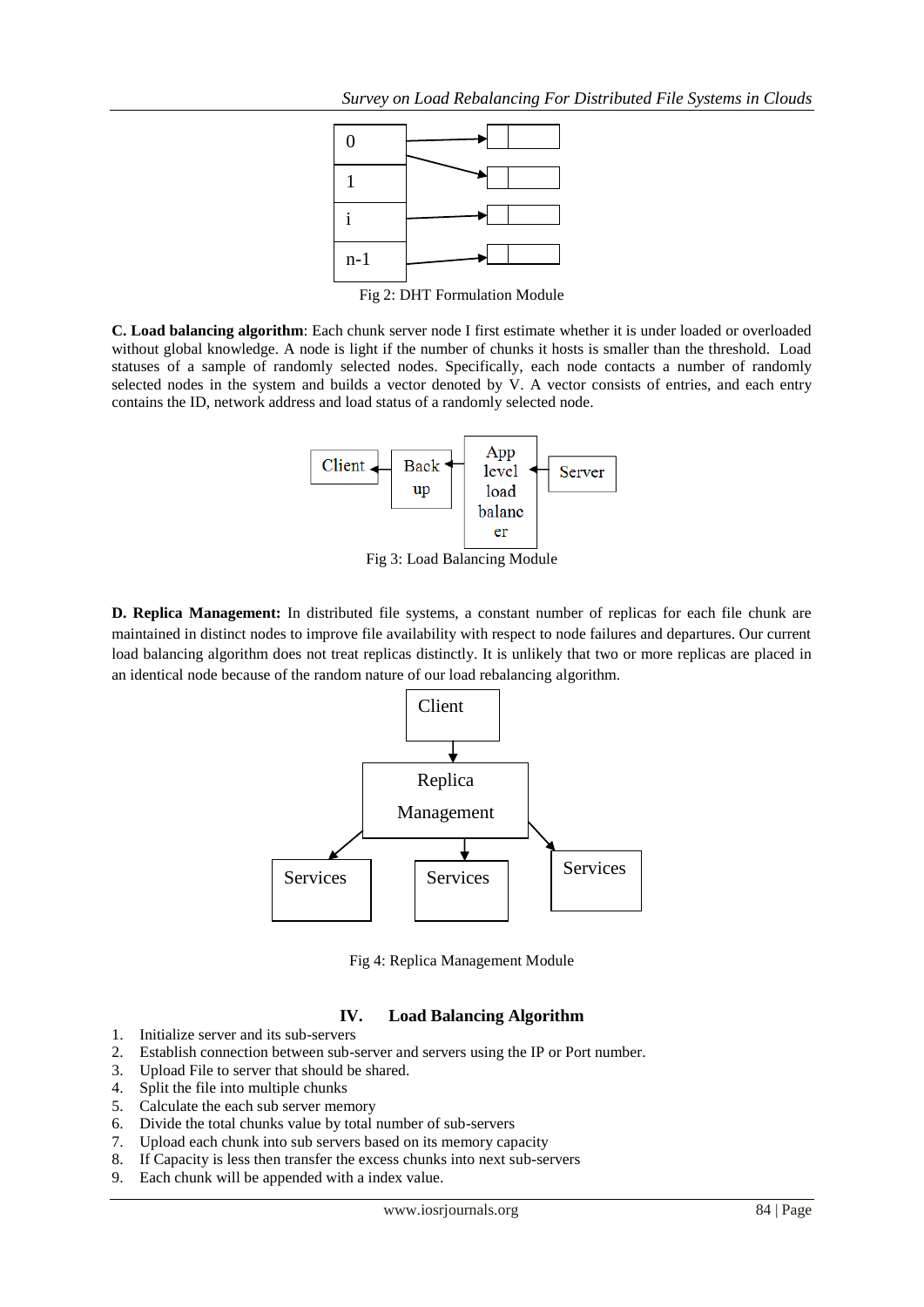- 10. When the client request for a file, that will be received from different sub-servers based on the index value.
- 11. Client collects all the chunks then the file will be decrypted, then that will be viewed by client. Fig 5 shows the System Architecture, clients can upload and download the files from the main server through the sub server. The system is centralized so that only through the sub server the operations are performed.



Client

Fig 5: System Architecture

#### **V. Conclusion**

The proposal strives to balance the loads of nodes and reduce the demanded movement cost as much as possible, while taking advantage of physical network locality and node heterogeneity. In the absence of representative real workloads (i.e., the distributions of file chunks in a large scale storage system) in the public domain, we have investigated the performance of the proposal and compared it against competing algorithms through synthesized probabilistic distributions of file chunks. Emerging distributed file systems in production systems strongly depend on a central node for chunk reallocation. This dependence is clearly inadequate in a large-scale, failure-prone environment because the central load balancer is put under considerable workload that is linearly scaled with the system size, and may thus become the performance bottleneck and the single point of failure. The algorithm is compared against a centralized approach in a production system and a competing distributed solution presented in the literature. The simulation results indicate that the proposal is comparable with the existing centralized approach and considerably outperforms the prior distributed algorithm in terms of load imbalance factor, movement cost, and algorithmic overhead, a fully distributed load rebalancing algorithm is presented to cope with the load imbalance problem. In future increase efficiency and effectiveness of design are further validated by analytical models and a real implementation with a small-scale cluster environment. Highly desirable to improve the network efficiency by reducing each user's download time.

#### **References**

[1] Hung-Chang Hsiao, Hsueh-Yi Chung,Haiying Shen, and Yu-Chang Chao,"Load Rebalancing for Distributed File Systems in Clouds," IEEE Transactions On Parallel And Distributed Systems, Vol. 24, No. 5, May 2013.